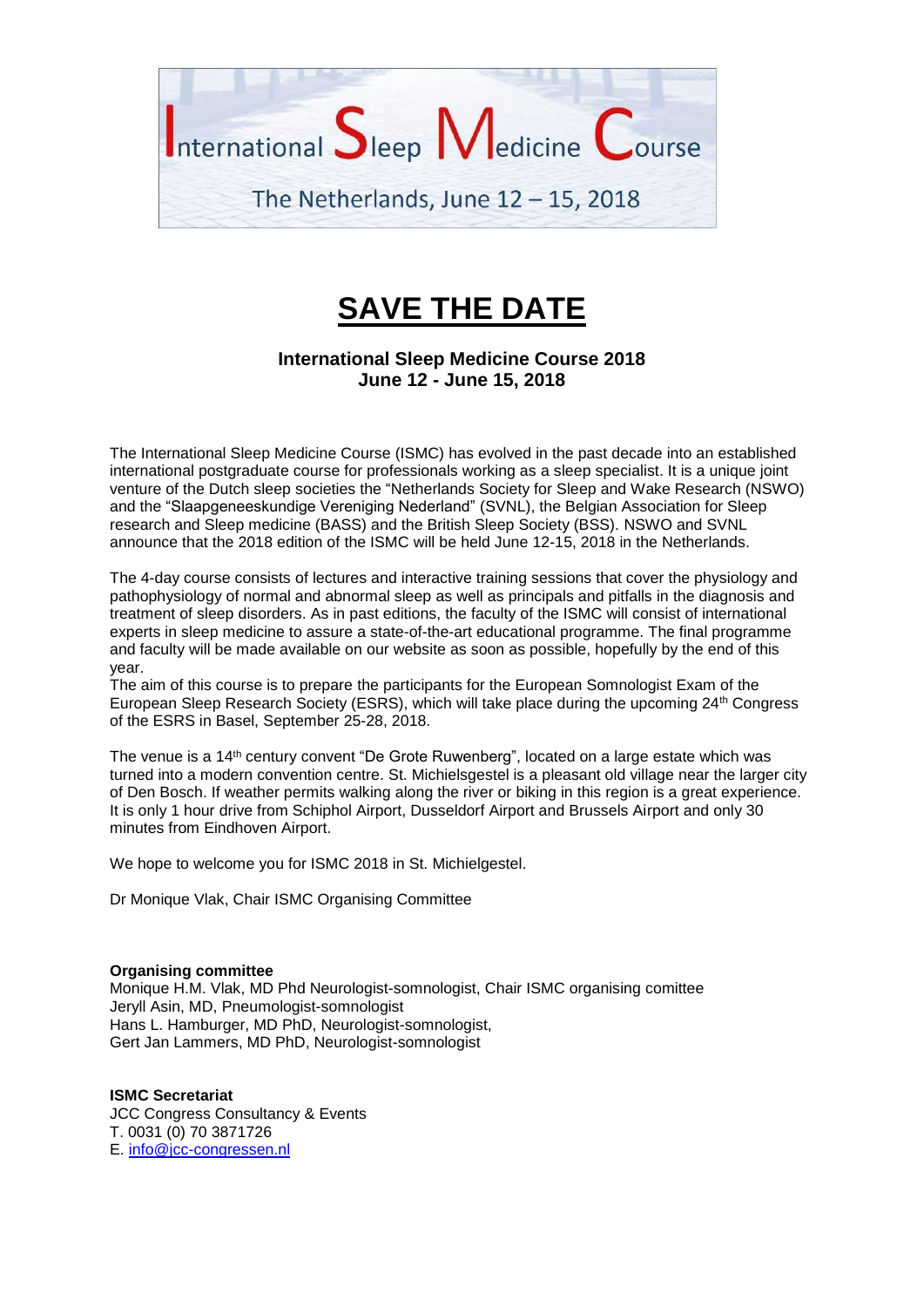

# **PRELIMINARY PROGRAMME**

| Tuesday 12 June |                                                       |
|-----------------|-------------------------------------------------------|
| 09.00-09.45     | Neuro anatomy and neurochemistry                      |
| 09.45-10.30     | Basics of chronobiology                               |
|                 | Coffee break                                          |
| 11.00-11.45     | Physiology of respiration during sleep                |
| 11.45-12.30     | To be announced.                                      |
|                 | Lunch                                                 |
| 14.00-15.15     | Interactive session: History taking in sleep medicine |
|                 | Coffee break                                          |
| 15.45-17.00     | Interactive session: Indications for sleep studies    |

| <b>Wednesday 13 June</b> |                                                       |
|--------------------------|-------------------------------------------------------|
| 09.00-09.45              | OSA diagnosis and treatment                           |
| 09.45-10.30              | OSA & Cardiovascular disease                          |
|                          | Coffee break                                          |
| 11.00-11.45              | Stepwise treatment of CSA                             |
| 11.45-12.30              | Narcolepsy and other hypersomnias                     |
|                          | Lunch                                                 |
| 13.00-14.30 hands-on     | Interactive session: Dilemmas in the treatment of OSA |
| 14.30-15.30 hands-on     | Interactive session: Stepwise treatment of CSA        |
|                          | Coffee break                                          |
| 16.00-17.00 hands-on     | Interactive session: Hypersomnia                      |

| Thursday 14 June     |                                            |
|----------------------|--------------------------------------------|
| 09.00-09.45          | Insomnia, basics and diagnostic aspects    |
| 09.45-10.30          | Circadian rhythm disorders                 |
|                      | Coffee break                               |
| 11.00-11.45          | RLS diagnosis and treatment                |
| 11.45-12.30          | Sleep, age and co-morbidity                |
|                      | Lunch                                      |
| 14.00-15.15 hands-on | <b>Interactive session RLS/PLMS</b>        |
|                      | Coffee break                               |
| 15.45-17.00 hands-on | Interactive session Insomnia/Chronobiology |